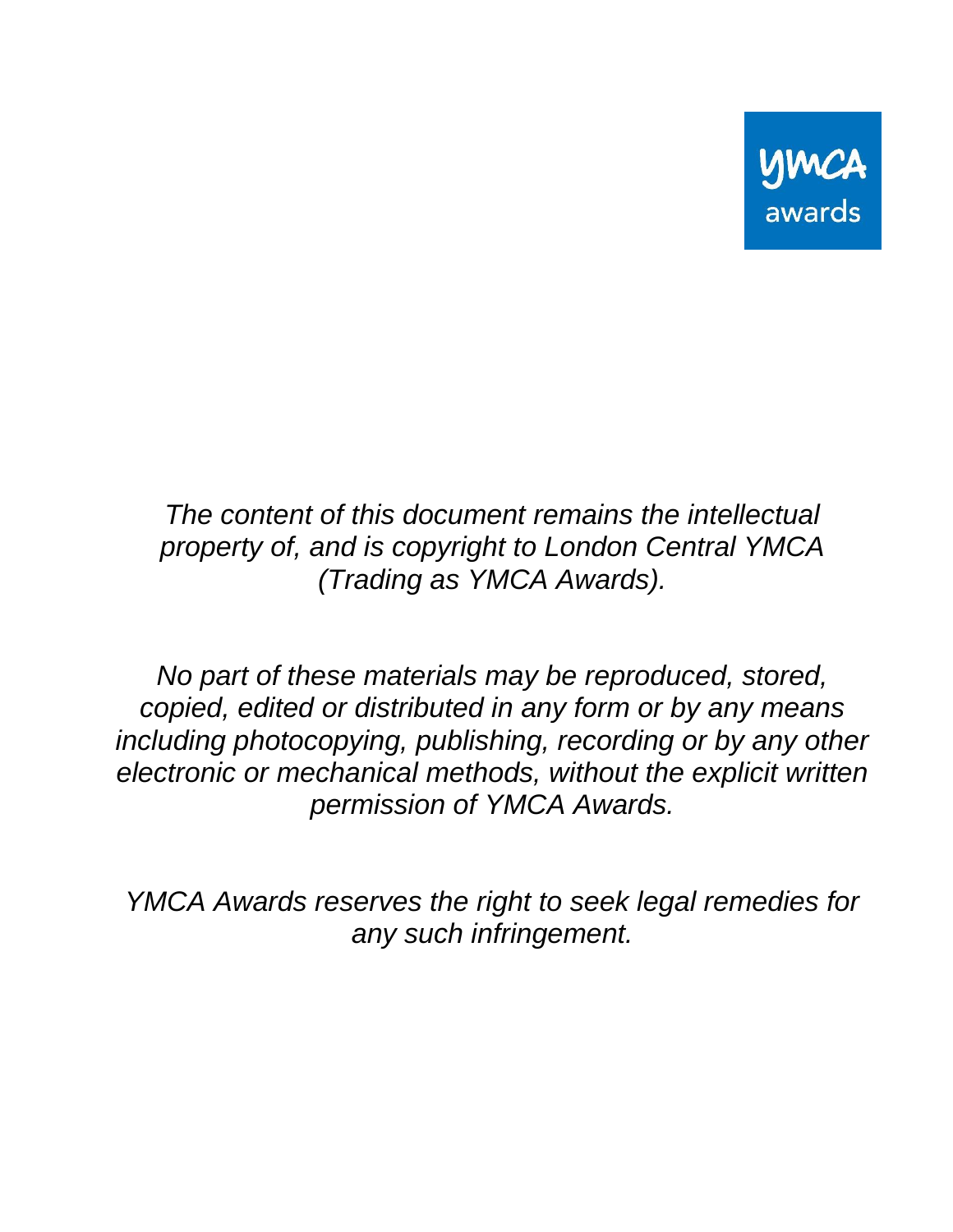# *SHORT ANSWER QUESTION PAPER*



# **Paper number DSMS Mock**

**Title**

# **Level 3 Diploma in Sports Massage Therapy (601/5011/7) Combined unit theory assessment paper MOCK**

**Time allocation**

30 minutes

\_\_\_\_\_\_\_\_\_\_\_\_\_\_\_\_\_\_\_\_\_\_\_\_\_\_\_\_\_\_\_\_\_\_\_\_\_\_\_\_\_\_\_\_\_\_\_\_\_\_\_\_\_\_\_\_\_\_\_\_\_\_\_\_\_\_\_\_\_\_\_\_\_\_\_\_\_\_\_\_\_\_\_\_\_\_\_\_\_\_\_\_\_\_\_\_\_\_\_\_\_\_\_\_\_\_\_\_\_\_

Note: This paper is approximately half the size of a final summative paper (see Assessment specification in LAR for full details)

## **This synoptic paper comprises 3 separate sections, containing short answer questions from the following units:**

# **Section A: Principles of health and fitness (R/506/7222)**

- Comprises 3 questions worth a total of 5 marks
- The marks available are indicated below each question and are reflective of the amount of detail required
- A minimum of 4 marks (70%) is required to pass this section

## **Section B: Professional practice in sports massage (D/506/7224)**

- Comprises 5 questions worth a total of 7 marks
- Each question is worth 1 mark
- A minimum of 5 marks (70%) is required to pass this section

## **Section C: Sports massage treatments (T/506/7228)**

- Comprises 3 questions worth a total of 4 marks
- The marks available are indicated below each question and are reflective of the amount of detail required
- A minimum of 3 marks (70%) is required to pass this section

# **Each section is individually assessed**

 $\odot$  YMCA Awards 0616  $-2$  -

The content of this document remains the intellectual property of, and is copyright to London Central YMCA (Trading as YMCA Awards). No part of these materials may be reproduced, stored, copied, edited or distributed in any form or by any means including photocopying, publishing, recording or by any other electronic or mechanical methods, without the explicit written permission of YMCA Awards. YMCA Awards reserves the right to seek legal remedies for any such infringement.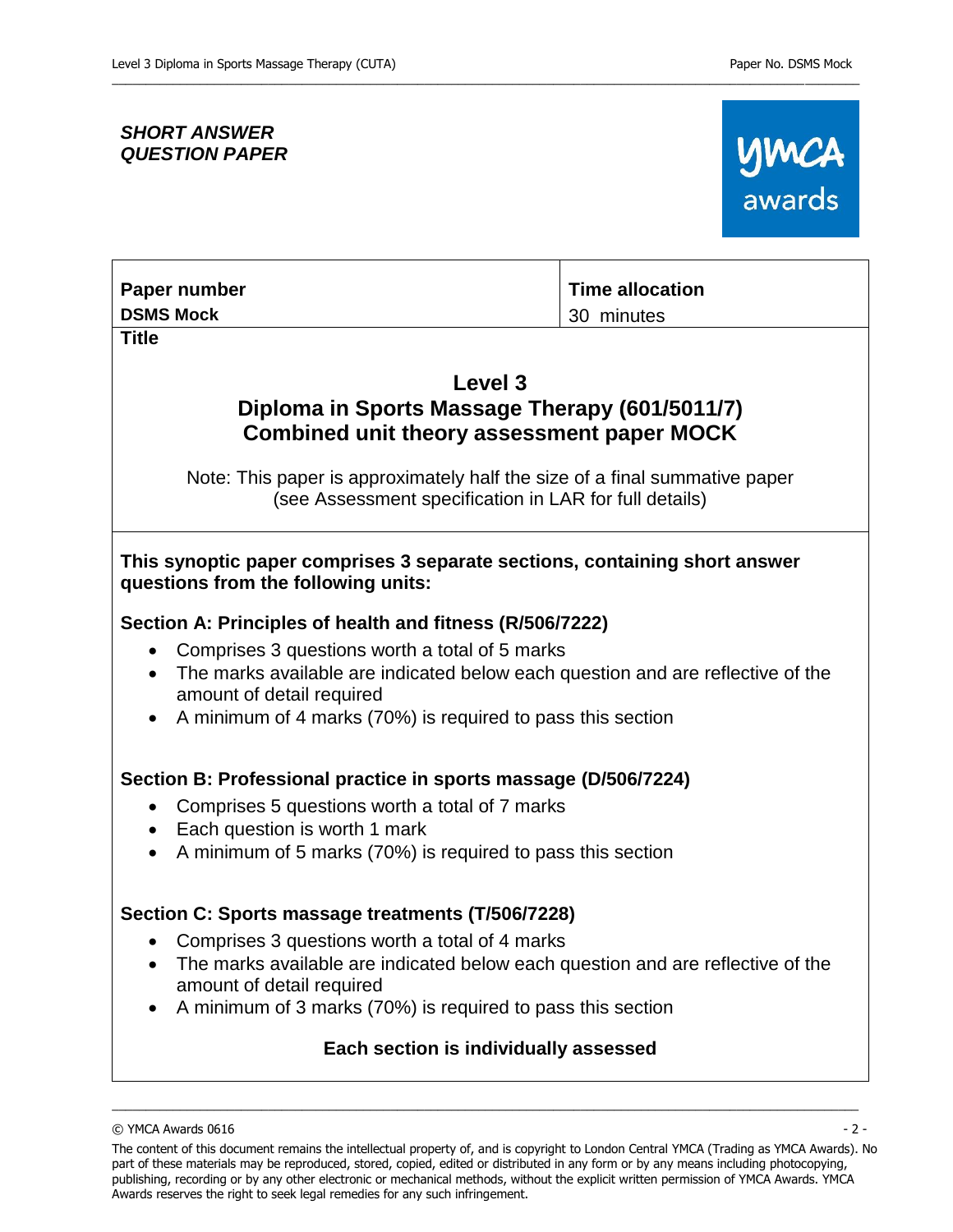### **Section A: Principles of health and fitness**

#### 1. Give 2 lifestyle choices which help underpin healthy way of life

| <b>Total marks</b> | Total marks achieved |
|--------------------|----------------------|
| available          |                      |
|                    |                      |

2. Give 2 benefits of being healthy

|  | Total marks | Total marks achieved |
|--|-------------|----------------------|
|  | available   |                      |
|  |             |                      |

3. What is the name given to "*organic compounds which are essential for normal growth and nutrition and are required in small quantities in the diet because they cannot be synthesized by the body"*?

| <b>Total marks</b> | Total marks achieved |
|--------------------|----------------------|
| available          |                      |

**1**

 $\odot$  YMCA Awards 0616  $-$  3 -

The content of this document remains the intellectual property of, and is copyright to London Central YMCA (Trading as YMCA Awards). No part of these materials may be reproduced, stored, copied, edited or distributed in any form or by any means including photocopying, publishing, recording or by any other electronic or mechanical methods, without the explicit written permission of YMCA Awards. YMCA Awards reserves the right to seek legal remedies for any such infringement.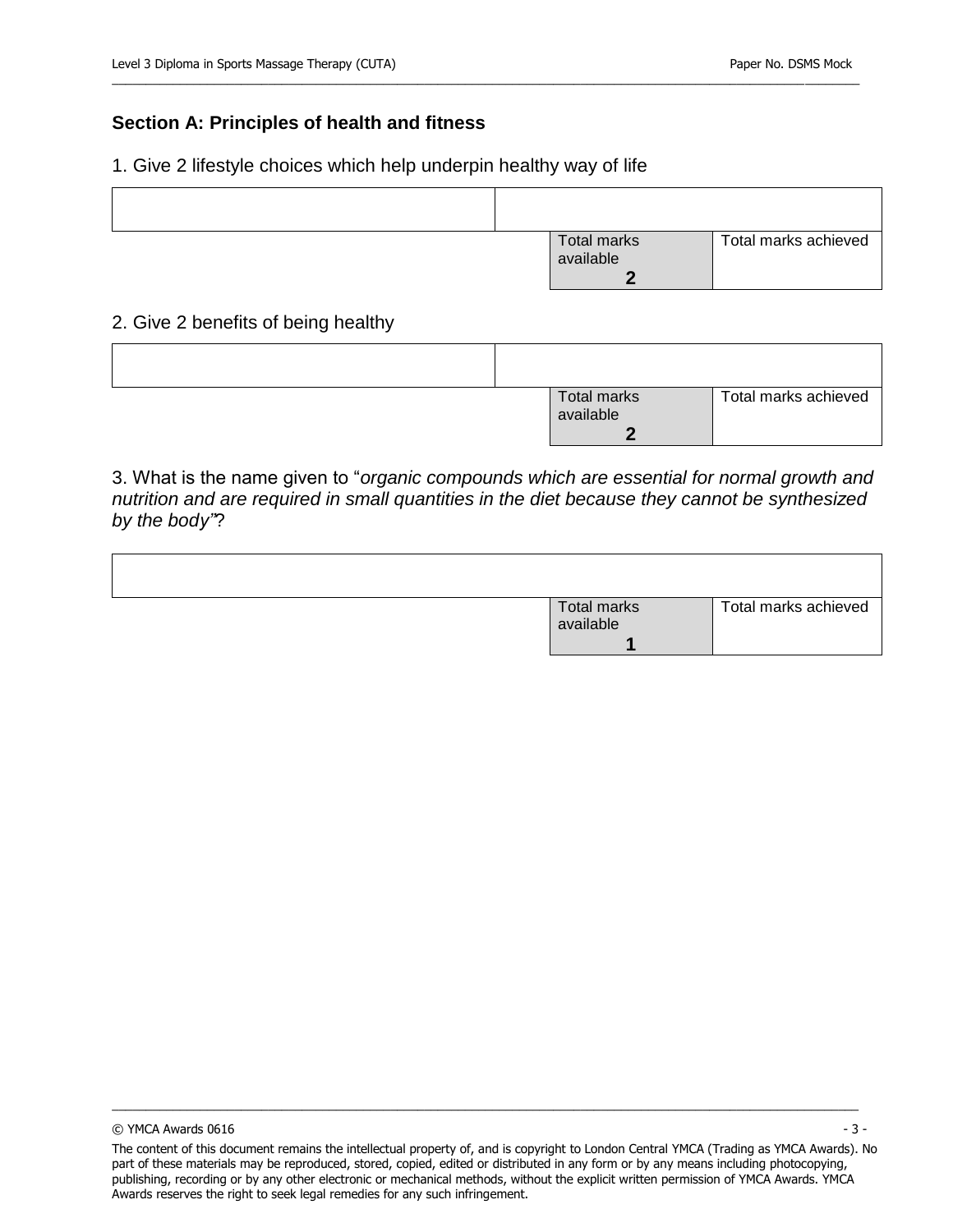## **Section B: Professional practice in sports massage (D/506/7224)**

1. Why is it important that the sports massage industry is regulated?

| Total marks<br>available | Total marks achieved |
|--------------------------|----------------------|

\_\_\_\_\_\_\_\_\_\_\_\_\_\_\_\_\_\_\_\_\_\_\_\_\_\_\_\_\_\_\_\_\_\_\_\_\_\_\_\_\_\_\_\_\_\_\_\_\_\_\_\_\_\_\_\_\_\_\_\_\_\_\_\_\_\_\_\_\_\_\_\_\_\_\_\_\_\_\_\_\_\_\_\_\_\_\_\_\_\_\_\_\_\_\_\_\_\_\_\_\_\_\_\_\_\_\_\_\_\_

### 2. What is the value of becoming a member of a sports massage professional association?

| Total marks<br>available | Total marks achieved |
|--------------------------|----------------------|
|                          |                      |

3. Give 2 ways by which a sports massage therapist can demonstrate professional behaviour

|  | Total marks<br>available | Total marks achieved |
|--|--------------------------|----------------------|

4. What is the role of the sports massage therapist when presented with an emergency situation?

| Total marks<br>available | Total marks achieved |
|--------------------------|----------------------|
|                          |                      |

#### 5. State 2 legal requirements when storing records

| Total marks | Total marks achieved |
|-------------|----------------------|
| available   |                      |
|             |                      |
|             |                      |

 $\odot$  YMCA Awards 0616  $-4$  -

The content of this document remains the intellectual property of, and is copyright to London Central YMCA (Trading as YMCA Awards). No part of these materials may be reproduced, stored, copied, edited or distributed in any form or by any means including photocopying, publishing, recording or by any other electronic or mechanical methods, without the explicit written permission of YMCA Awards. YMCA Awards reserves the right to seek legal remedies for any such infringement.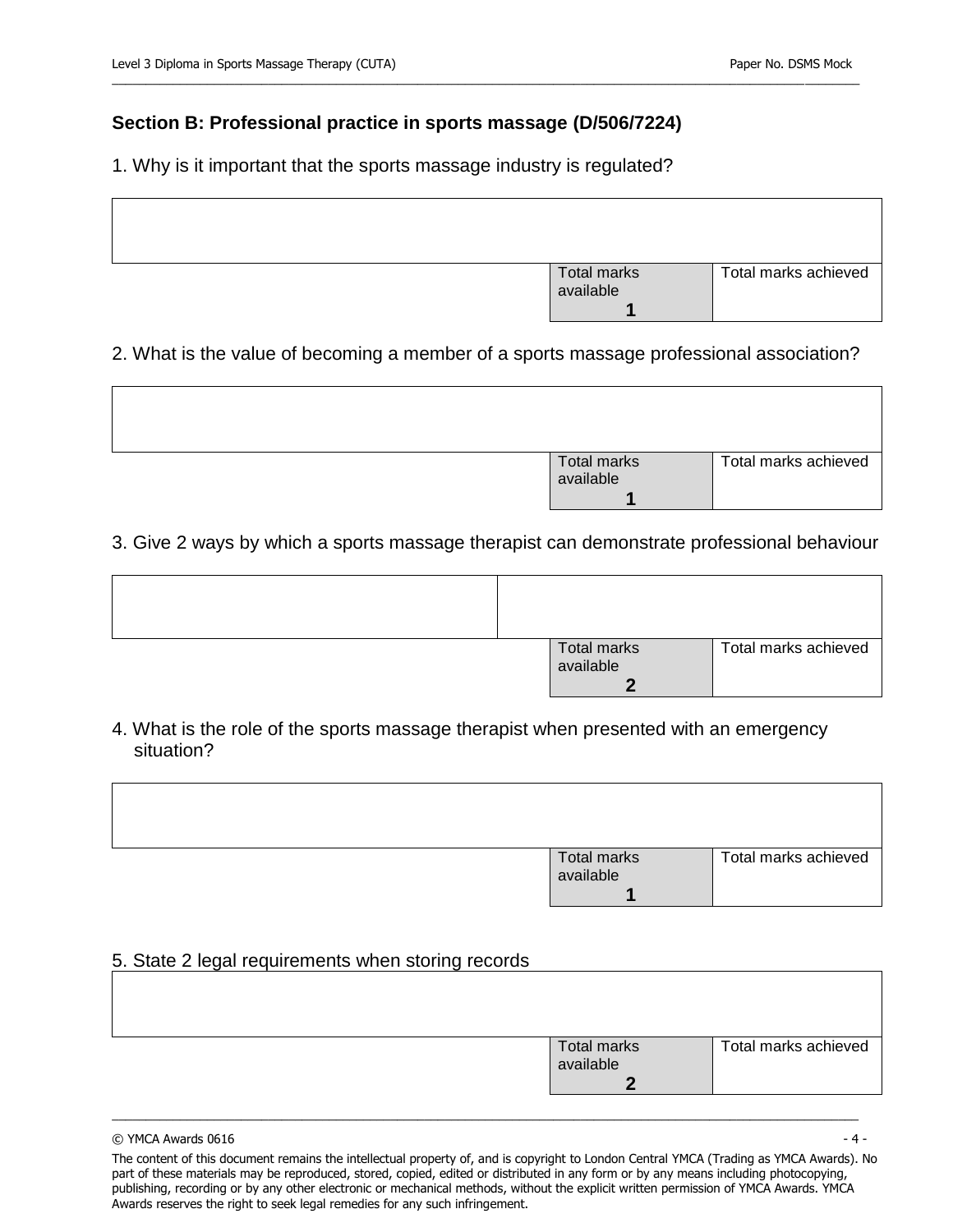# **Section C: Sports massage treatments (T/506/7228)**

1. Briefly describe the origins of massage

| Total marks<br>available | Total marks achieved |
|--------------------------|----------------------|

\_\_\_\_\_\_\_\_\_\_\_\_\_\_\_\_\_\_\_\_\_\_\_\_\_\_\_\_\_\_\_\_\_\_\_\_\_\_\_\_\_\_\_\_\_\_\_\_\_\_\_\_\_\_\_\_\_\_\_\_\_\_\_\_\_\_\_\_\_\_\_\_\_\_\_\_\_\_\_\_\_\_\_\_\_\_\_\_\_\_\_\_\_\_\_\_\_\_\_\_\_\_\_\_\_\_\_\_\_\_

2. Explain 2 possible uses for sports massage when dealing with a client who is NOT actively partaking in a sport

|  | Total marks available   Total marks achieved |  |
|--|----------------------------------------------|--|

### 3. Is observation of a client a subjective method of assessment?

| YES | NΟ |  |                                              |
|-----|----|--|----------------------------------------------|
|     |    |  | Total marks available   Total marks achieved |

 $\odot$  YMCA Awards 0616  $-$  5 -

The content of this document remains the intellectual property of, and is copyright to London Central YMCA (Trading as YMCA Awards). No part of these materials may be reproduced, stored, copied, edited or distributed in any form or by any means including photocopying, publishing, recording or by any other electronic or mechanical methods, without the explicit written permission of YMCA Awards. YMCA Awards reserves the right to seek legal remedies for any such infringement.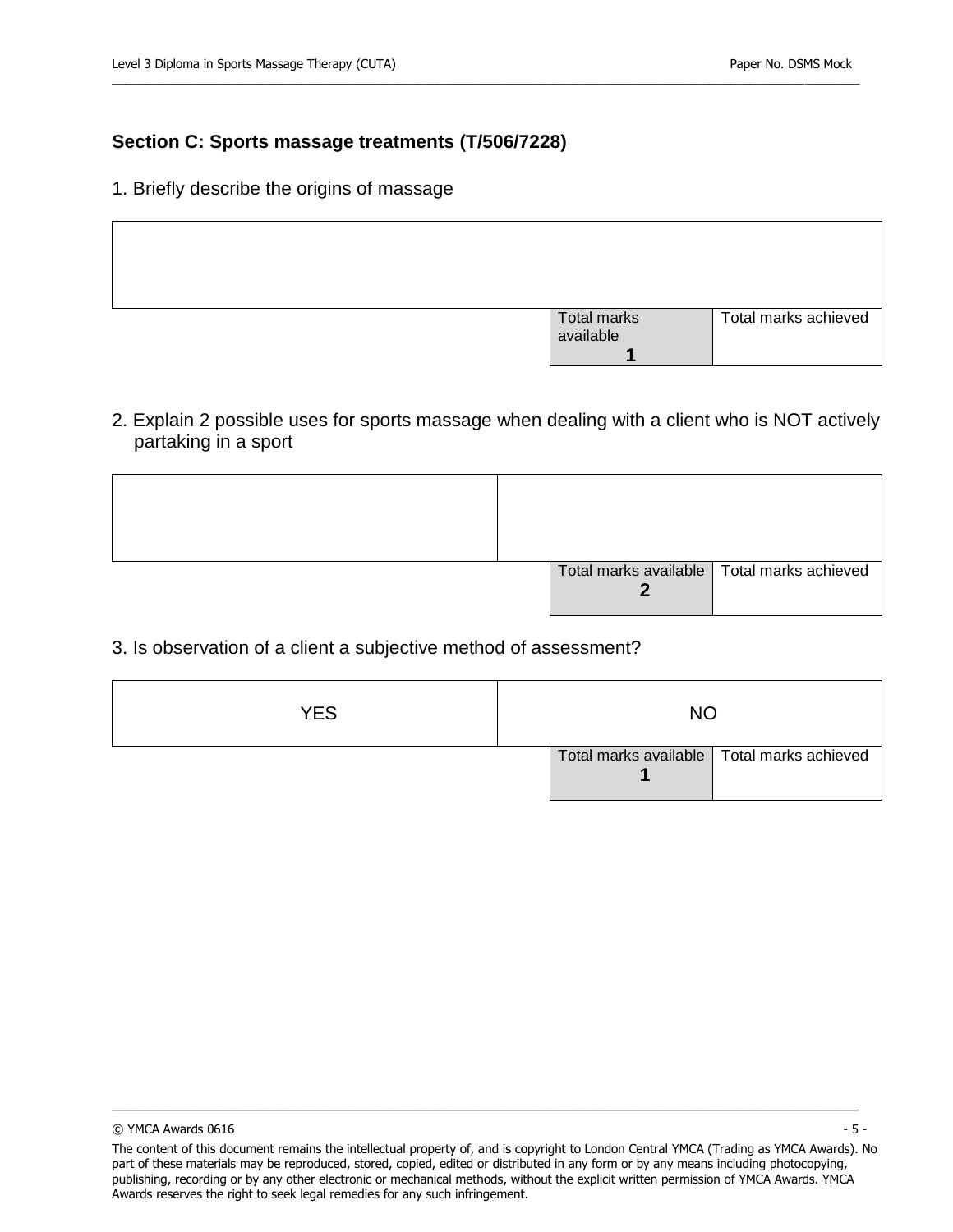#### **MARKING SUMMARY for:**

#### **Diploma in Sports Massage (synoptic paper) Mock**

Learner's name:

#### **Section A: Principles of health and fitness (R/506/7222)**

| Marks required | Marks achieved |  |
|----------------|----------------|--|
|                |                |  |

\_\_\_\_\_\_\_\_\_\_\_\_\_\_\_\_\_\_\_\_\_\_\_\_\_\_\_\_\_\_\_\_\_\_\_\_\_\_\_\_\_\_\_\_\_\_\_\_\_\_\_\_\_\_\_\_\_\_\_\_\_\_\_\_\_\_\_\_\_\_\_\_\_\_\_\_\_\_\_\_\_\_\_\_\_\_\_\_\_\_\_\_\_\_\_\_\_\_\_\_\_\_\_\_\_\_\_\_\_\_

#### **Section B: Professional practice in sports massage (D/506/7224)**

| Marks required | Marks achieved |  |
|----------------|----------------|--|
|                |                |  |

#### **Section C: Sports massage treatments (T/506/7228)**

| Marks required | Marks achieved |  |
|----------------|----------------|--|
|                |                |  |

 $\odot$  YMCA Awards 0616  $-6$  -

The content of this document remains the intellectual property of, and is copyright to London Central YMCA (Trading as YMCA Awards). No part of these materials may be reproduced, stored, copied, edited or distributed in any form or by any means including photocopying, publishing, recording or by any other electronic or mechanical methods, without the explicit written permission of YMCA Awards. YMCA Awards reserves the right to seek legal remedies for any such infringement.